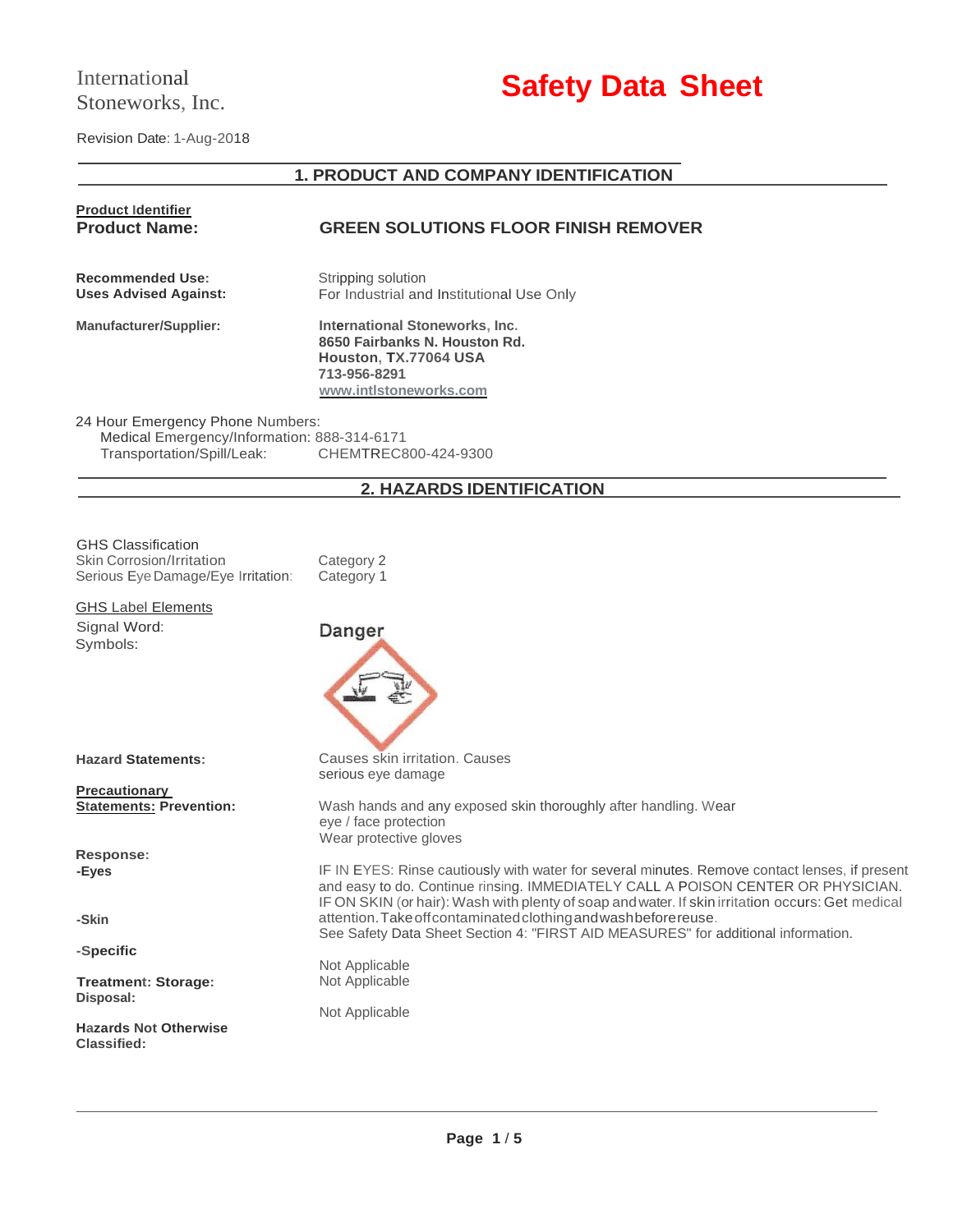- Other Information: Harmful if swallowed
	- Inhalation of vapors or mist may cause respiratory irritation.
	- Keep out of reach of children. And pets

### **3. COMPOSITION/INFORMATION ONINGREDIENTS**

| <b>Chemical Name</b>              |                                                                                                                                                       | <b>GAS No</b>                                            | Weight-%                                                                                                                                                          |
|-----------------------------------|-------------------------------------------------------------------------------------------------------------------------------------------------------|----------------------------------------------------------|-------------------------------------------------------------------------------------------------------------------------------------------------------------------|
| water                             |                                                                                                                                                       | 7732-18-5                                                | $30 - 60$                                                                                                                                                         |
| diethylene glycol monobutyl ether |                                                                                                                                                       | 112-34-5                                                 | $10 - 30$                                                                                                                                                         |
| benzyl alcohol                    |                                                                                                                                                       | $100 - 51 - 6$                                           | $5 - 10$                                                                                                                                                          |
| alcohol ethoxylate                |                                                                                                                                                       | 68439-463                                                | $1 - 5$                                                                                                                                                           |
| monoethanolamine                  |                                                                                                                                                       | 141-43-5                                                 | $1 - 5$                                                                                                                                                           |
| -Eye Contact:                     |                                                                                                                                                       |                                                          | Rinse cautiously with water for at least 15 minutes. Remove contact lenses, if present and                                                                        |
|                                   |                                                                                                                                                       | <b>4. FIRST AID MEASURES</b>                             |                                                                                                                                                                   |
| -Skin Contact:                    |                                                                                                                                                       | reuse. If skin irritation occurs: Get medical attention. | easy to do. Continue rinsing. IMMEDIATELYCALL A POISON CENTER OR PHYSICIAN.<br>Wash with plenty of soap and water. Take off contaminated clothing and wash before |
| -Inhalation:                      | Remove victim to fresh air and keep at rest in a position comfortable for breathing. Call a<br>poison control center or physician if you feel unwell. |                                                          |                                                                                                                                                                   |
| -Ingestion:                       | Rinse mouth. Do NOT induce vomiting. Never give anything by mouth to an unconscious<br>person. Get medical attention if you feel unwell.              |                                                          |                                                                                                                                                                   |
| Note to Physicians:               |                                                                                                                                                       | Treat symptomatically.                                   |                                                                                                                                                                   |
|                                   |                                                                                                                                                       | <b>5. FIRE-FIGHTING MEASURES</b>                         |                                                                                                                                                                   |

| Suitable Extinguishing Media:<br>Specific Hazards Arising from the<br>Chemical: | Use, Dry chemical, Carbon dioxide, Water spray (fog), Alcohol resistant foam<br>Keep product and empty container away from heat and sources of ignition. Risk of |
|---------------------------------------------------------------------------------|------------------------------------------------------------------------------------------------------------------------------------------------------------------|
| <b>Hazardous Combustion Products:</b>                                           | ignition. May include Carbon monoxide Carbon dioxide and other toxic gases or vapors.                                                                            |
| Protective Equipment and<br>Precautions for Firefighters:                       | Wear MSHA/NIOSH approved self-contained breathing apparatus (SCBA) and full<br>protective gear. Cool fire-exposed containers with water spray.                   |

# **6. ACCIDENTAL RELEASE MEASURES**

| <b>Personal Precautions:</b><br><b>Environmental Precautions:</b><br>Methods for Clean-Up: | Avoid contact with skin, eyes or clothing. Use personal protective equipment as<br>required. Do not rinse spill onto the ground, into storm sewers or bodies of water.<br>Prevent further leakage or spillage if safe to do so. Contain and collect spillage with<br>non-combustible absorbent material, (e.g. sand, earth, diatomaceous earth, (vermiculite) and<br>place in container for disposal according to local / national regulations (see Section 13). |
|--------------------------------------------------------------------------------------------|------------------------------------------------------------------------------------------------------------------------------------------------------------------------------------------------------------------------------------------------------------------------------------------------------------------------------------------------------------------------------------------------------------------------------------------------------------------|
|                                                                                            |                                                                                                                                                                                                                                                                                                                                                                                                                                                                  |

# **7. HANDLING ANOSTORAGE**

| Advice on Safe Handling: | Handle in accordance with good industrial hygiene and safety practice. Wash<br>thoroughly after handling.                                   |
|--------------------------|---------------------------------------------------------------------------------------------------------------------------------------------|
| Storage Condition s:     | Keep containers tightly closed in a dry, cool and well-ventilated place. Keep out of the reach<br>of children and pets. Keep from freezing. |

#### **8. EXPOSURE CONTROLS/PERSONALPROTECTION**

Occupational Exposure Limits: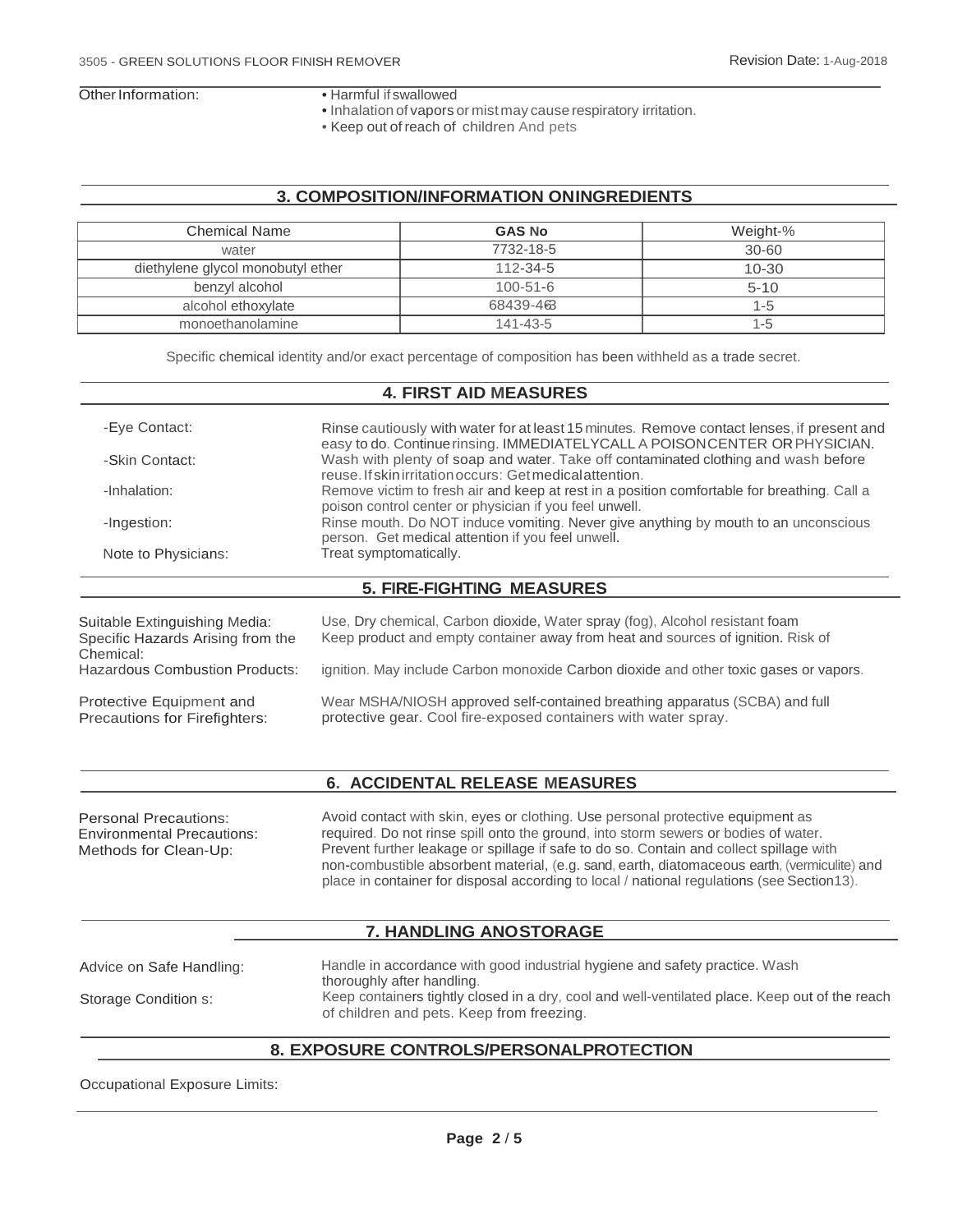| <b>Chemical Name</b>                                             | <b>ACGIH TLV</b>                                                                                                                                                                                                                                                                                                                                                                  | <b>OSHA PEL</b>                                                                                                           | <b>NIOSH</b>                                                                            |  |
|------------------------------------------------------------------|-----------------------------------------------------------------------------------------------------------------------------------------------------------------------------------------------------------------------------------------------------------------------------------------------------------------------------------------------------------------------------------|---------------------------------------------------------------------------------------------------------------------------|-----------------------------------------------------------------------------------------|--|
| monoethanolamine<br>$141 - 43 - 5$                               | STEL: 6ppm<br>TWA: 3 ppm                                                                                                                                                                                                                                                                                                                                                          | TWA: 3 ppm<br>TWA: 6 mg/m<br>(vacate) TWA: 3ppm<br>vacated)TWA: 8mg/m<br>(vacated)STEL: 6 ppm<br>(vacated STEL: 15 mg/ml) | IDLH: 30 ppm<br>TWA: 3 ppm<br>TWA: 8mg/m3<br>STEL: 6 ppm<br>STEL: 15 mg/ml              |  |
| <b>Engineering Controls:</b>                                     | Provide good general ventilation.<br>If work practices generate dust, fumes, gas, vapors or mists which expose workers to<br>chemicals above the occupational exposure limits, local exhaust ventilation or other<br>engineering controls should be considered.<br>Eye wash stations and shower facilities should be readily accessible in areas where the<br>product is handled. |                                                                                                                           |                                                                                         |  |
| <b>Personal Protective Equipment</b>                             |                                                                                                                                                                                                                                                                                                                                                                                   |                                                                                                                           |                                                                                         |  |
| <b>Eye/Face Protection:</b><br><b>Skin and Body Protect ion:</b> | Wear splash goggles. For severe use-conditions wear a face shield over the goggles<br>Wear rubber or other chemical-resistant gloves. Use of impervious apron, boots and<br>other protective equipment should be considered in order to prevent or minimize contact                                                                                                               |                                                                                                                           |                                                                                         |  |
| <b>Respiratory Protection:</b>                                   | with this product.<br>Not required with expected use.<br>3 should be considered.                                                                                                                                                                                                                                                                                                  | If occupational exposure limits are exceeded or respiratory irritation occurs, use of a                                   | NIOSH/MSHA approved respirator suitable for the use-conditions and chemicals in Section |  |
| <b>General Hygiene Considerations:</b>                           | See 29 CFR 1910.132-138 for further guidance.                                                                                                                                                                                                                                                                                                                                     |                                                                                                                           |                                                                                         |  |

# **9. PHYSICAL ANOCHEMICALPROPERTIES**

| Appearance/Physical State:      | Liquid                          |
|---------------------------------|---------------------------------|
| $k$ :;o lo r:                   | Clear                           |
| Odor:                           | Mild                            |
| pH:                             | $10.5 - 11.5$                   |
| Melting Point / Freezing Point: | No information available.       |
| Boiling Point / Boiling Range:  | 100 °C / 212 °F                 |
| Flash Point:                    | > 99 °C / > 210 °F ASTM 056     |
| Evaporation Rate:               | $\langle 1$ (Butyl acetate = 1) |
| Flammability (solid, gas)       | No information available.       |
| Upper Flammability Limit:       | No information available.       |
| Lower Flammability Limit:       | No information available.       |
| Vapor Pressure:                 | No information available.       |
| Vapor Density:                  | No information available.       |
| Specific Gravity:               | 1.008                           |
| Solubility(ies):                | Soluble in water                |
| Partition Coefficient:          | No information available.       |
| Auto ignition Temperature:      | No information available.       |
| Decomposition Temperature:      | No information available.       |
| Viscosity:                      | No information available.       |

# **10. STABILITY AND REACTIVITY**

| Reactivity:             | This material is considered to be non-reactive under normal conditions of use.               |
|-------------------------|----------------------------------------------------------------------------------------------|
| Chemical Stability:     | Stable under normal conditions.                                                              |
|                         | Possibility of Hazardous Reaction s: Not expected to occur with normal handling and storage. |
| Conditions to Avoid:    | Heat, flames and sparks.                                                                     |
| Incompatible Materials: | Strong oxidizing agents. Strong acids.                                                       |
| Hazardous Decomposition | May include carbon monoxide, carbondioxide (CO2) and other toxic gases or vapors.            |
| Products:               |                                                                                              |

# **11. TOXICO LOGICALINFORMATION**

Likely Routes of Exposure: Eyes, Skin, Ingestion, Inhalation.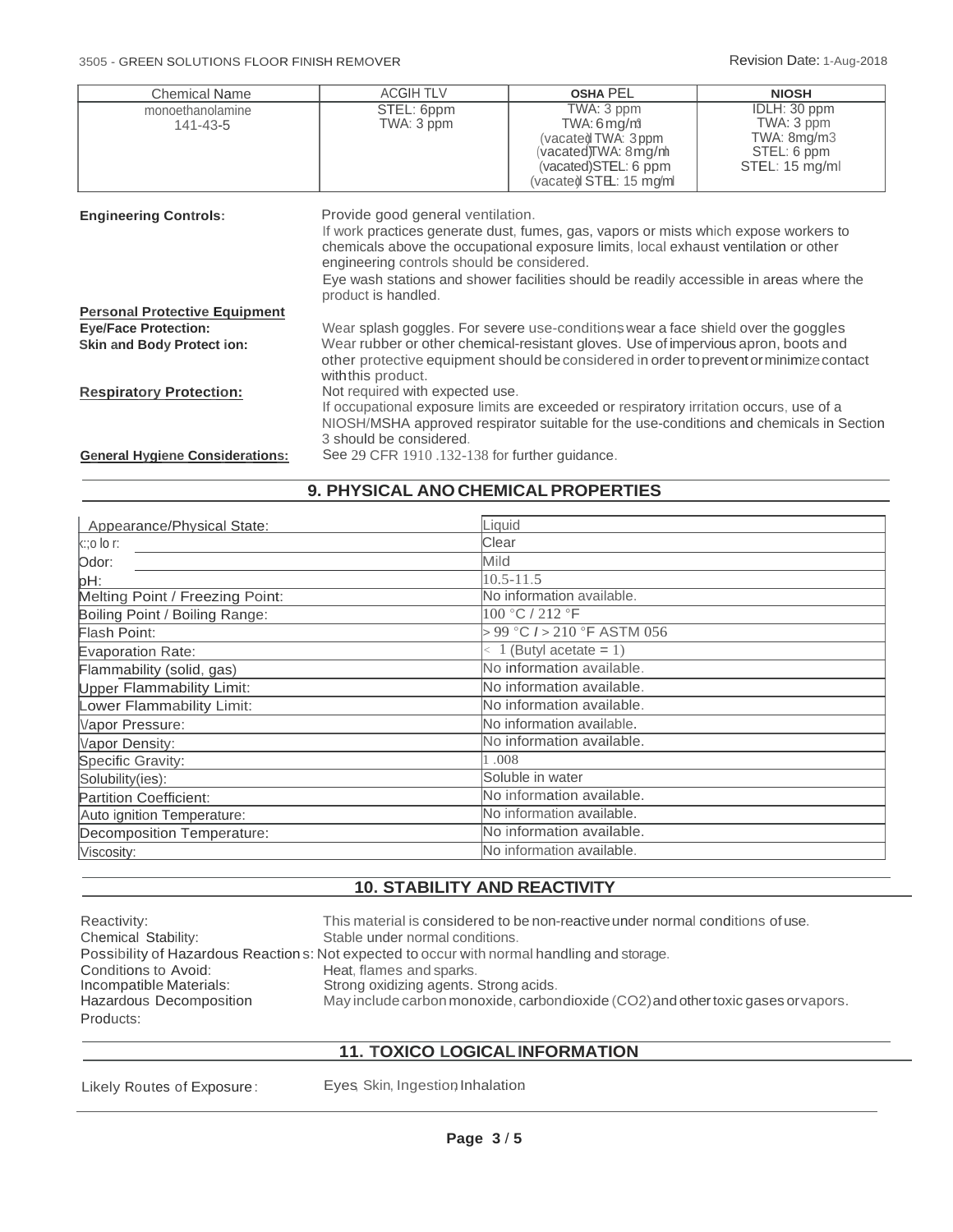#### 3505 • **GREEN SOLUTIONS FLOOR FINISH REMOVER Revision Date:** 1-Aug-2018

| Symptoms of Exposure:                                   |                                                                                                         |
|---------------------------------------------------------|---------------------------------------------------------------------------------------------------------|
| -Eye Contact:                                           | Pain, redness, swelling of the conjunctiva and tissue damage. Eye contactmay cause<br>permanent damage. |
| -Skin Contact:                                          | Pain, redness and cracking of the skin.                                                                 |
| -Inhalation:                                            | Nasal discomfort and coughing.                                                                          |
| -Ingestion:                                             | Pain, nausea, vomiting and diarrhea.                                                                    |
| Immediate, Delayed Chronic Effects                      |                                                                                                         |
| Product Information:                                    | Data not available or insufficient for classification.                                                  |
| Target Organ Effects:<br>Numerical Measures of Toxicity | Central nervous system. - Eyes. Respiratory System. - Skin.                                             |
|                                                         | The following acute toxicity estimates (ATE) are calculated based on the GHS document.                  |

| ATEmix (oral):                  | 4933 mg/kg          |
|---------------------------------|---------------------|
| ATEmix (dermal):                | $5592$ mg/kg        |
| ATEmix (inhalation-dust/m ist): | $13.5 \text{ ma/l}$ |

#### Component Acute Toxicity Information

| <b>Chemical Name</b>                          | Oral LD50              | Dermal LD50                                     | Inhalation LC50        |
|-----------------------------------------------|------------------------|-------------------------------------------------|------------------------|
| water<br>7732-18-5                            | $> 90$ mUkg (Rat)      | Not Available                                   | Not Available          |
| diethylene glycol monobutyl ether<br>112-34-5 | $=$ 338 4 mg /kg (Rat) | $=$ 2700 mg/kg (Rabbit)                         | Not Available          |
| benzyl alcohol<br>$100 - 51 - 6$              | $= 1230$ mg /k g (Rat) | $= 2000$ mg/kg (Rabbit)                         | $= 8.8$ mg/L (Rat) 4 h |
| alcohol ethoxylate<br>68439-46-3              | $= 1378$ mg/kg (Rat)   | $> 2$ g/kg (Rabbit)                             | Not Available          |
| monoethanolamine<br>141-43-5                  | $=$ 1.720 mg/kg (Rat)  | $=$ 1 mUkg (Rabbit) $=$ 10 25 mg/kg<br>(Rabbit) | Not Available          |

Carcinogenicity: No components present at 0.1% or greater are listed as to being carcinogens by ACGIH, IARC, NTP or OSHA.

## **12. ECOLOGICAL INFORMATION**

| Ecotoxicity                                      |                                                |                                                                                                                                                                                                                                                                                                |                               |                                                                             |
|--------------------------------------------------|------------------------------------------------|------------------------------------------------------------------------------------------------------------------------------------------------------------------------------------------------------------------------------------------------------------------------------------------------|-------------------------------|-----------------------------------------------------------------------------|
| <b>Chemical Name</b>                             | Algae/Aquatic Plants                           | Fish                                                                                                                                                                                                                                                                                           | Toxicity to<br>Microorganisms | Crustacea                                                                   |
| diethylene glycol monobutyl<br>ether<br>112-34-5 | 100: 96 h Desmodesmus<br>subspicatus mg/L EC50 | 1300: 96 h Lepomis<br>macrochirus mg/L LC50<br>static                                                                                                                                                                                                                                          | Not Available                 | 2850: 24 h Daphnia magna<br>mg/L EC50 100: 48 h<br>Daphnia magna mg/L EC50. |
| benzyl alcohol<br>$100 - 51 - 6$                 | 35: 3 h Anabaena variabilis<br>mg/L EC50       | 460: 96 h Pimephales<br>promelas mg/LLC50 static<br>10: 96 h Lepomis<br>macrochirus mg/L LC50<br>static                                                                                                                                                                                        | Not Available                 | 23: 48 h water flea mg/L<br>EC <sub>50</sub>                                |
| monoethanolamine<br>141-43-5                     | 15:72hDesmodesmus<br>subspicatusmg/LEC50       | 227:96 h Pimephales<br>promelasmg/L LC50<br>flow-through 3684: 96 h<br>Brachydanio rerio mg/L<br>LC50 static 300 - 1000: 96 h<br>Lepomis macrochirus mg/L<br>LC50 static 114 - 196: 96 h<br>Oncorhynchus mykiss mg/L<br>LC50 static 200: 96 h<br>Oncorhynchus mykiss mg/L<br>LC50 flow-through | Not Available                 | 65: 48h Daphniamagna<br>mg/LEC50                                            |

Persistence and Degradability: Bioaccumulation:

No information available. No information available.

Other Adverse Effects:

No information available.

# **13. DISPOSAL CONSIDERATIONS**